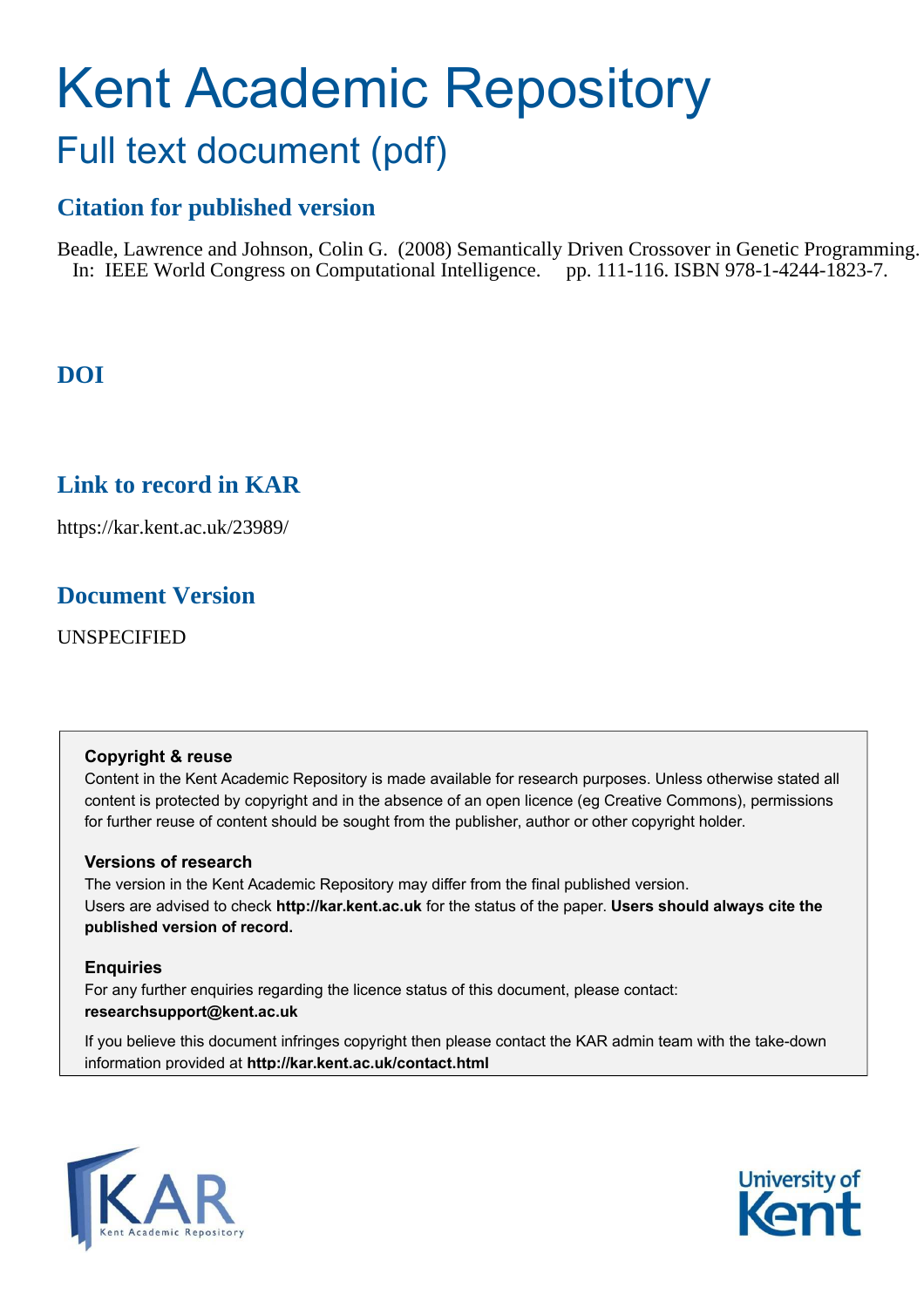## Semantically Driven Crossover in Genetic Programming

Lawrence Beadle and Colin G. Johnson

*Abstract*—Crossover forms one of the core operations in genetic programming and has been the subject of many different investigations. We present a novel technique, based on semantic analysis of programs, which forces each crossover to make candidate programs take a new step in the behavioural search space. We demonstrate how this technique results in better performance and smaller solutions in two separate genetic programming experiments.

*Index Terms*—Genetic programming, program semantics, crossover, reduced ordered binary decision diagrams.

#### I. INTRODUCTION

This paper presents a novel algorithm (Semantically Driven Crossover—SDC) which is used to improve crossover in genetic programming (GP). The SDC algorithm has been developed based on analysis of the behavioural changes caused by crossover. The SDC algorithm works to enhance behavioural diversity in a GP run by not allowing child programs to be produced when they are semantically equivalent to the parent programs. We apply this technique to two boolean GP problems and demonstrate how it results in statistically significant improvements in performance, as well as a statistically significant decrease in code bloat.

The key feature of this concept is the use of a canonical representation of members of the population (reduced ordered binary decision diagrams—ROBDDs) to check for semantic equivalence without having to access the fitness function. This ability to check for equivalence provides us with an important tool to aid the search for a global optimum in the GP search space. This is because SDC eliminates crossovers that do not change the behaviour of candidate solution programs.

The remainder of this paper begins with a review of techniques that improve crossover and an introduction to ROBDDs. We describe the SDC algorithm and apply it to two different GP problems, comparing them with the traditional Koza standard crossover [1].

#### II. IMPROVING CROSSOVER AND EFFECTIVE FITNESS

The approach we present simultaneously tackles two issues in GP. These are improving the performance of the crossover operation (in terms of the fitness measurement) and increasing the efficiency of the crossover operation (in terms of making a significant impact on reducing bloat). Therefore, in this section we review existing work in these areas.

#### *A. Improving Crossover in GP*

When considering improving the crossover mechanism, there are three main approaches. These are: modifying the way in which parents are chosen for the crossover, choosing the swap points within the parent programs and using a system of pre and post crossover evaluation.

When choosing parents based on a particular characteristic, common sense would suggest that two parents with that characteristic should be selected more frequently in order to improve the performance of the GP run. This characteristic could be fitness based, or it could be due to another attribute (e.g. containing all the distinct terminals when it is prior knowledge that all terminals will be required to solve the problem). The danger of this process is that it could cause the GP to converge on a local optimum and may prevent it from making a large enough movement (because of the parsimony pressure of the parent selection method) in the search space to escape this local optimum.

Modifications to the method of choosing swap-points have been shown to have some effect on performance. The first major example of this is Koza standard crossover [1], which provides a 90% bias to choosing functions and 10% bias to choosing terminals as swap-points. The concept is that by putting a bias on the functions, it is more likely to cause a bigger movement in the search space. The disadvantage of such a technique is that later in the GP run it becomes more difficult to fine tune candidate solutions by changing a leaf of the tree. Rosca [2] proposed a similar idea based on a negative binomial distribution over tree depth. These experiments demonstrate a positive effect on GP performance; however, incorrect choice of swap-points could have a negative effect on performance. Another example of using the choice of swap points to influence crossover is homologous crossover [3], where sub trees which are structurally similar (defined using edit distances) are more likely to be crossed over.

Pre and post crossover evaluation compares the result of the crossover to the parents. An example of this is presented by O'Reilly [4], in which GP crossover is hybridised with two hill climbing techniques. Whilst this technique demonstrated that fewer fitness evaluations were required to reach the ideal solution, there is always the risk that the candidate solutions can be caught in local optima, as well as the additional computational requirement needed to implement this technique.

#### *B. Efficiency in Crossover*

One of the most studied side effects of crossover is bloat. Numerous authors [3], [5], [6], [7] have presented theories as to the cause of code growth; however, the cause of this growth

Lawrence Beadle and Colin G. Johnson are with the Computing Laboratory, University of Kent, Canterbury, Kent, CT2 7NF, UK (email: {lb212, C.G.Johnson}@kent.ac.uk).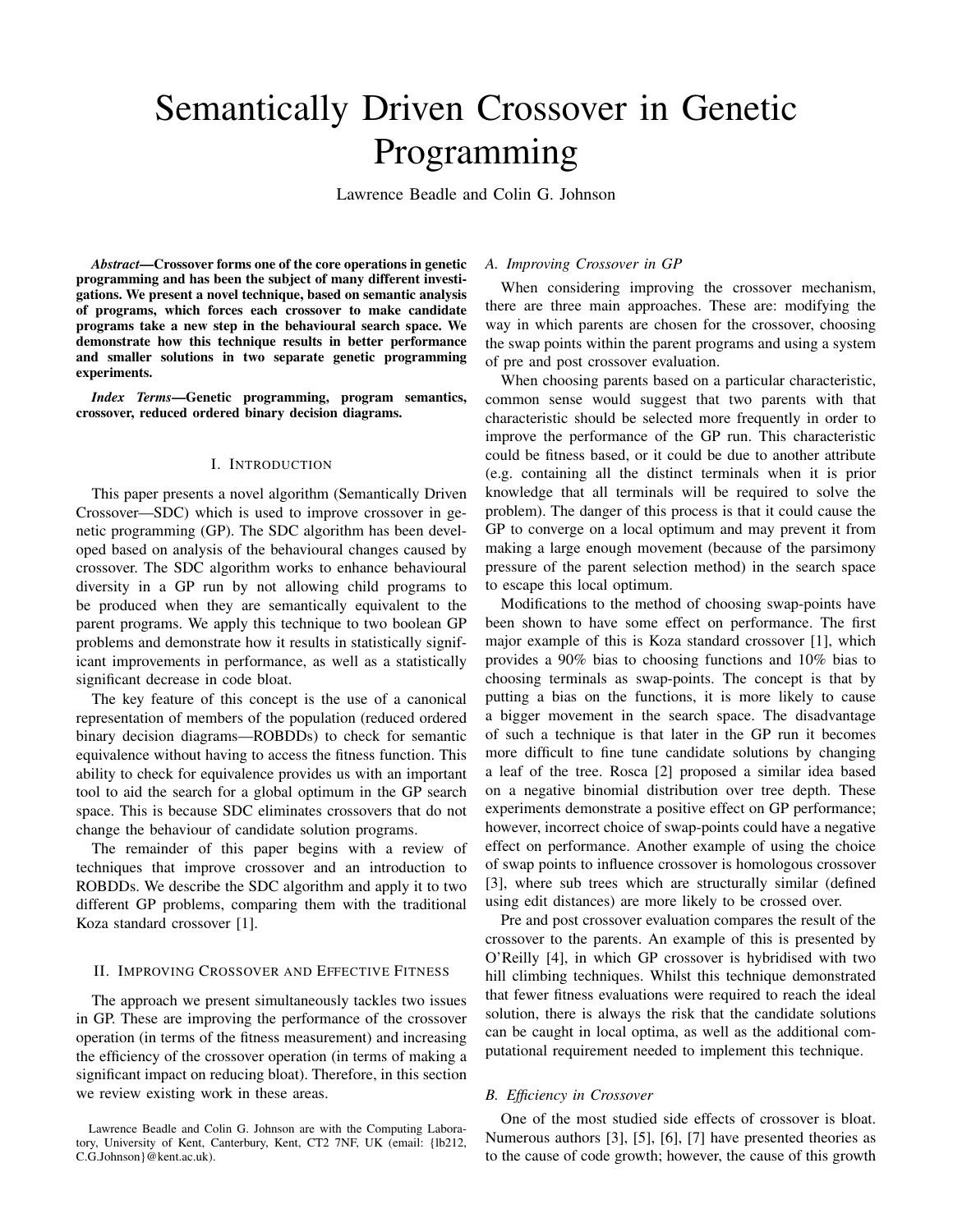remains a contentious issue. An important factor in terms of efficiency is whether all of the code included in a program is contributing to the fitness. Whilst numerous authors have studied introns [8], [9], [10], [11], [12], [13], [14] (code that does not contribute to the fitness of a program) there are three key aspects of introns that are dealt with in this paper.

In the first instance, there is the question of what actually makes up an intron. For the purposes of this paper, we will place introns into two categories (not the five categories described by Nordin [13]). These are unreachable code and redundant code. An example of unreachable code would be IF A1 D0 (IF A1 *(AND D0 D1)* D1). The emphasised segment is unreachable because of the condition of the nested IF statement. This represents an inefficiency because code is present but cannot be used.

The second issue is that of redundant code. An example of redundant code is AND A1 A1. This could just be reduced to A1. This is worse than unreachable code because we still have to process it to reach the answer, which represents a computational inefficiency. The ROBDD analysis we use in this paper reduces a program's behavioural representation, such that redundant and unreachable code is removed. This allows direct comparisons of the behaviour of the programs to be made without interference from introns.

The final and most important issue in terms of the mechanics of the crossover operator is the idea of *linkage*. Because of the random elements of the crossover operation, there is the potential to take two programs with 100% effective fitness, swap sub trees and, as a result, achieve either redundant, unreachable or both types of intron in the transplanted sub tree. Conversely, there is also the possibility of taking code from redundant or unreachable sub trees and transplanting them into a new parse tree such that they become effective and contribute to fitness.

A previous study by Luke [9] into controlling the crossover operation ensured that the swap points were not in unreachable sub trees. This study concluded that even when the crossover of unreachable code was controlled in this fashion, it still did not reduce code bloat. The aspect that is not considered by this study is whether the code is unreachable or redundant upon insertion to the receiving program. In this paper we compare pre and post crossover canonical representation of behaviour, in order to ascertain whether the insertion of the new code has caused a behavioural change, which would indicate that at least some of the inserted code has been effective.

#### III. SEMANTIC CONTROL PROCESS

#### *A. Measuring Semantic Equivalence*

To enable us to analyse semantic characteristics of boolean programs we use our own Java implementation of GP, linked to the *Colorado University Decision Diagram Package* (http://vlsi.colorado.edu/~fabio/CUDD/) (CUDD) using the *JavaBDD* interface (http://javabdd.sourceforge.net/). The important functionality that this provides is the ability to reduce program representations by removing redundant and unreachable arguments. We can obtain canonical representations known as ROBDDs [15] of the behaviour of the boolean

programs, which allows us to compare and analyse programs for semantic equivalence (see figure 1 for an example). Any two programs that reduce to the same ROBDD are semantically equivalent, and *vice versa*.



Figure 1. This example ROBDD is a canonical representation of behaviour, however, this behaviour could be represented by many different parse trees. Two examples of parse trees that would result in this behaviour are IF A0 D0 D1 and IF (NOT A0) D1 D0. In the diagram, circles represent variables (terminals in the GP context), solid arrows represent true paths and dotted arrows false paths. The squares marked 1 and 0 represent output of true and false respectively.

#### *B. Semantically Driven Crossover Algorithm*

Our implementation of the SDC algorithm is a modification to Koza standard crossover [1]. We add the ability for the algorithm to check that the child programs of the crossover are semantically not equivalent to the parent programs. The SDC based crossover algorithm is presented below:

```
while ( number_of_programs < population_size ) {
 select p1 randomly (parent 1) (uniform distri-
bution)
 select p2 randomly (parent 2) (uniform distri-
bution)
copy p1 into c1 (child 1)
 copy p2 into c2 (child 2)
 if ( random number \lt crossover probability )
 {
    choose swap_point1 on c1 (90% bias on
    functions)
    choose swap_point2 on c2 (90% bias on
    functions)
    perform crossover at swap points
    generate ROBDD of p1, p2, c1, c2
    if ( p1_ROBDD not equivalent to
    c1_ROBDD AND p2_ROBDD not
    equivalent to c1_ROBDD ) {
       add c1 to population
    }
    if ( p1_ROBDD not equivalent to
    c2_ROBDD AND p2_ROBDD not
    equivalent to c2_ROBDD ) {
       add c2 to population
    }
 } else {
    add c1 and c2 to population
```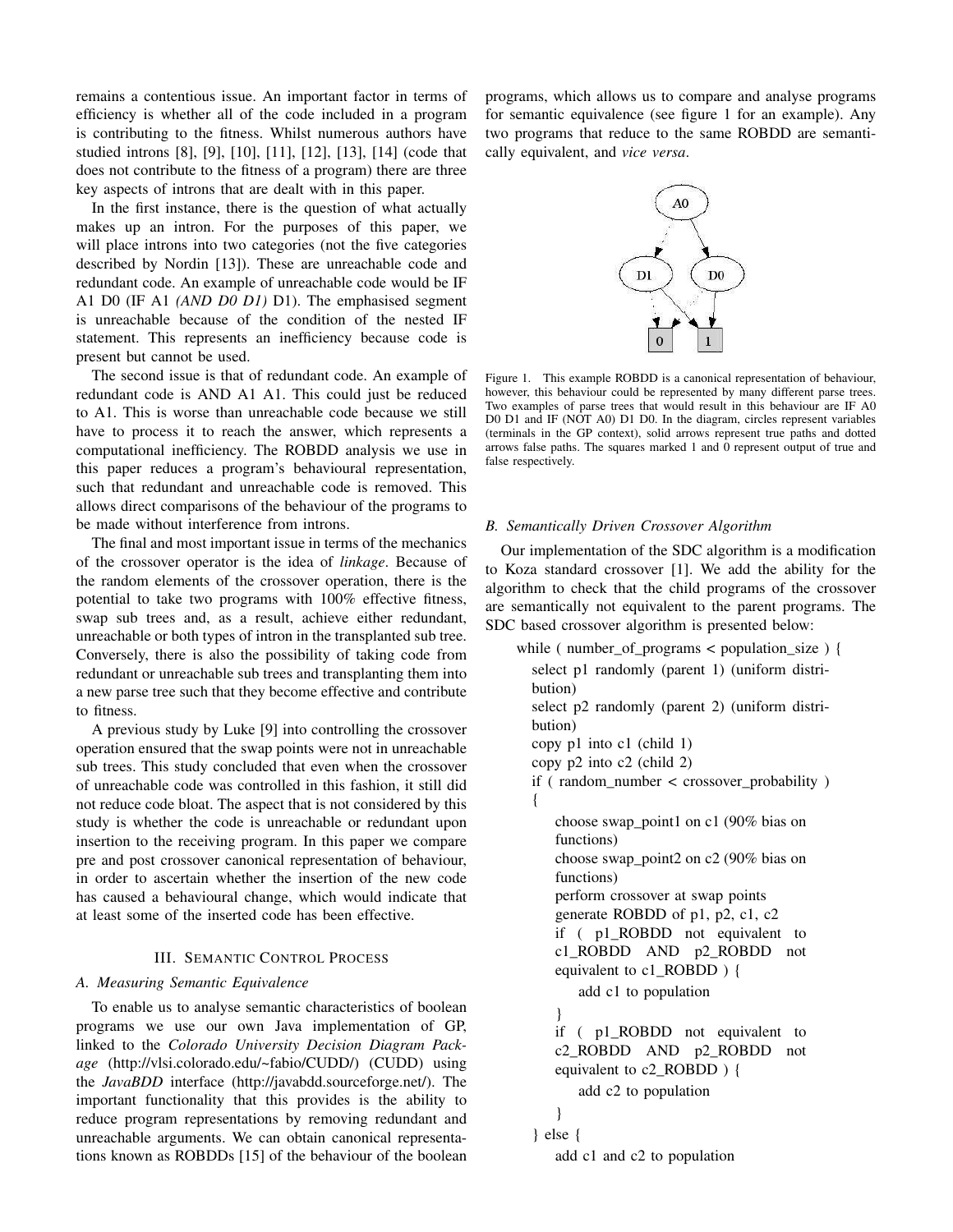} }

Additionally, we check that we do not insert two members into the population when there is only one slot remaining in the population. The SDC algorithm essentially repeats Koza standard crossover until the child programs produced are not semantically equivalent to either parent. Whilst this does mean that there is an extra computational requirement in terms of both the numbers of crossovers to be performed, and the construction of the ROBDDs, this is offset by the increase in speed at fitness function evaluation, as the programs tend to be substantially smaller to process and score.

In a second experiment we implement crossover with only a state checker (SC) active such that if the child is equivalent to either parent, one of the parents would be added to the population instead of the child. This serves to demonstrate the effects of only stopping behaviourally neutral crossover and we will show how this has a significant effect on program size.

#### IV. RESULTS

#### *A. General GP Parameters*

The general GP parameters we use in our experiments are 0.9 crossover, 0 mutation, 500 population size, 10% reproduction, max depth limit of 17, 50 generations in addition to a Ramped Half and Half (to depth 6) starting population and a 7 competitor tournament selection. We perform 100 runs of each experiment and all results reported are averaged over these 100 runs. With the exception of the 7 competitor tournament crossover, these parameters are used by Koza [1] as standard parameters. We use the 7 competitor tournament as it is quicker to execute than the fitness proportionate selection used by Koza.

#### *B. Experiment 1: The 6 Bit Multiplexer*

The 6 bit multiplexer has a semantic search space of size 2<sup>64</sup>. The function set we use is {IF, AND, OR, NOT} and the terminal set is {A0, A1, D0, D1, D2, D3}. The objective is to map one of D0-D3 to the output, dependent on the two control bits A0 and A1 which are treated as a two bit binary number.

#### *C. 6 Bit Multiplexer Results*

Figure 2 shows that the application of a state checker in either SC or SDC form significantly reduces the depths of programs (confirmed using Paired T test at the 99% confidence level—The Paired T test is applied to compare the mean depth of programs over each generation for the different runs we present) when compared to standard crossover. Figure 2 also shows that the SDC average maximum score is significantly higher than the standard run (again confirmed using a Paired T test at the 99% confidence level).

Figure 3 shows the application of the state checker and the SDC algorithm increases the standard deviation of score significantly (confirmed using Paired T test at 99% level). The importance of this is that combined with the higher scores from Figure 2 the SDC algorithm is performing a wider search and



Figure 2. Mean maximum score plotted against mean program depth. Normal represents a standard GP run, SC represents a state checked run as described in III B and SDC represents a run using the SDC algorithm we describe.



Figure 3. Mean standard deviation of score plotted against mean program depth. Normal represents a standard GP run, SC represents the use of the state checker and SDC represents the use of the SDC algorithm.

yielding better results. In addition, it achieves this increased search using significantly smaller programs, which is a more efficient application of GP.

#### *D. Experiment 2: Even 5 Parity*

The even 5 parity problem has the function set {IF, AND, OR, NOT} and a terminal set {D0, D1, D2, D3, D4}. The objective is to output true when and only when an even number of inputs (D0-D4) are true.

#### *E. Even 5 Parity Results*

Figure 4 shows that the use of a state checker significantly reduces the depth of programs (confirmed using Paired T test at 99% confidence level). In addition to this, the score is significantly increased (confirmed using a Paired T test at 99% confidence level).

Figure 5 shows that the standard deviation is significantly increased (confirmed using Paired T test at 99% confidence level) when using the state checker and SDC algorithm. This again implies that a wider search of the behaviour space is taking place and, when this is combined with the decreased mean depths of the programs, a more efficient search (wider search with smaller programs) is being achieved.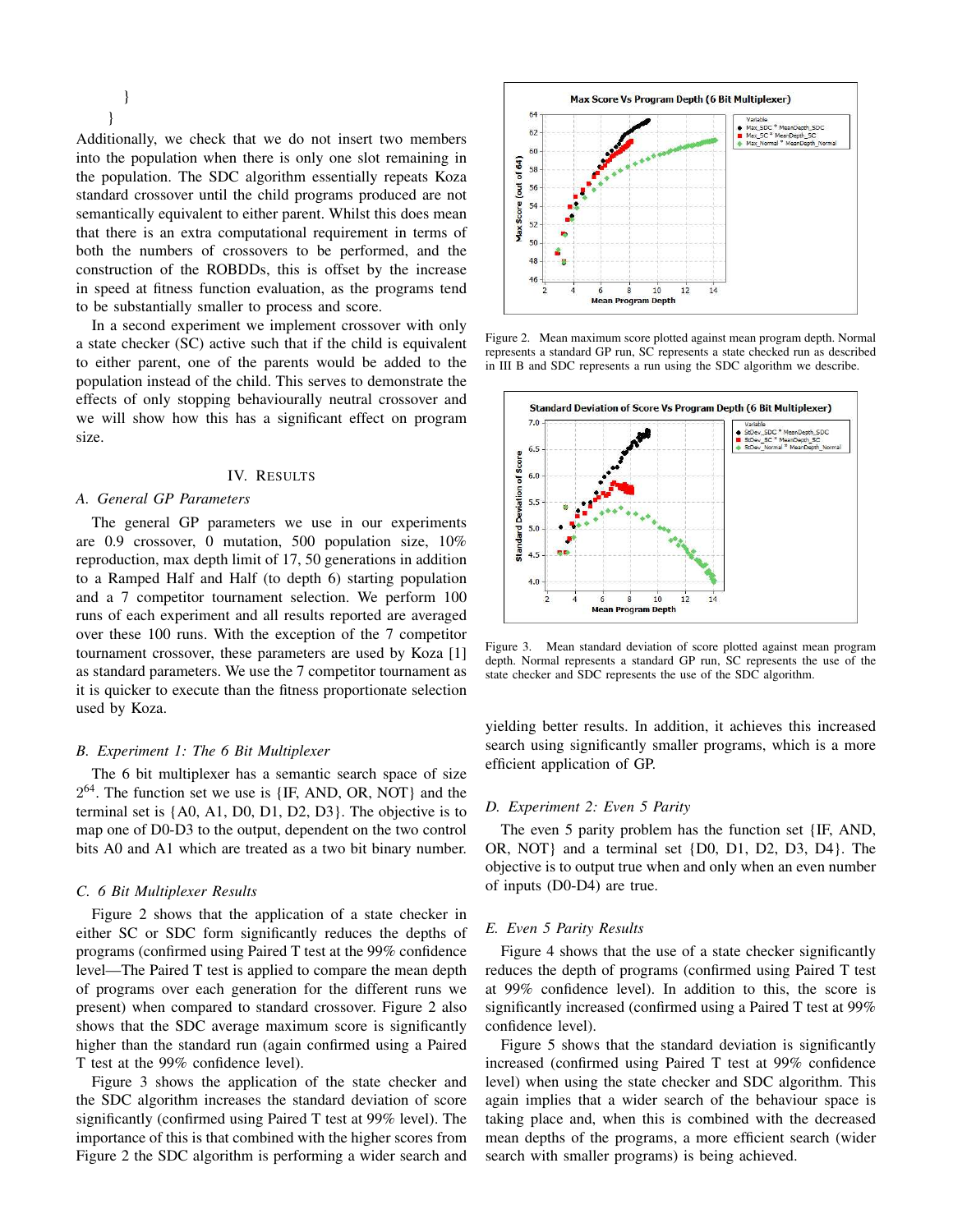

Figure 4. Mean maximum score plotted against mean program depth. Normal represents a standard GP run, SC represents a state checked run as described in 3.2 and SDC represents a run using the SDC algorithm we describe.



Figure 5. Mean standard deviation of score plotted against mean program depth. Normal represents a standard GP run, SC represents the use of the state checker and SDC represents the use of the SDC algorithm.

#### *F. Results Summary*

The results for all the experiments are summarized in table 1.

#### Table I

% IS THE PERCENTAGE OF RUNS THAT HAVE REACHED FULL SCORE BY GENERATION 50. DEPTH IS THE AVERAGE DEPTH OVER 100 RUNS. SCORE IS THE MEAN OF THE MAXIMUM SCORES OVER 100 RUNS. SCORE / DEPTH REPRESENTS A MEASURE OF EFFICIENCY IN THE AVERAGE CONTRIBUTION TO SCORE BY EACH LAYER OF PROGRAM CODE.

| Experiment    | Method     | $\%$ | Score | Depth  | Score/Depth |
|---------------|------------|------|-------|--------|-------------|
| 6 Bit Mux     | <b>SDC</b> | 85   | 63.40 | 9.333  | 6.793       |
|               | SC.        | 44   | 61.17 | 8.131  | 7.523       |
|               | Standard   | 48   | 61.25 | 14.113 | 4.340       |
| Even 5 Parity | <b>SDC</b> | 5    | 29.34 | 12.016 | 2.442       |
|               | SC.        |      | 27.39 | 10.660 | 2.569       |
|               | Standard   | 4    | 27.81 | 14.862 | 1.871       |

#### V. DISCUSSION

The results we present in figures 2-5 and table 1 provide substantial and statistically significant support to show the SDC is able to improve results in GP runs. The effect of increasing the movement in the search space, despite the effect of destructive crossover, enables the SDC method to produce more successful runs where an ideal solution is found, and reaches a higher average maximum score for all the runs.



Figure 6. % of crossovers reverted over the generations using the state checker. This is data for the simplistic SC method applied to the 6 Bit Multiplexer and the Even 5 Parity problems. This result is averaged over 100 GP runs.

In addition to this, the fact that the standard deviation of scores is greatly increased (at statistically significant level) using the SDC adds weight to the argument that the SDC is performing a wider search and as a result attaining a wider variety of scores.

The application of the state checker functionality has made a significant impact on bloat. The average depth of programs is significantly reduced to approximately two thirds the average depth of programs in a normal run. Using our SC runs we are able to see explicitly what happens when the production of behaviourally neutral children is prevented. This supports the theory that introns do play at least some part in code bloat.

In addition to this we see a slight but statistically significant drop in score when the SC method is used, compared to the standard GP runs. This could be attributed to the opportunity to improve code that is lost when neutral but syntactically different crossovers occur.

In table 1 the figures for score divided by depth are presented. This gives an averaged and approximate guide as to how efficient a program is in terms of developing a high score with the smallest possible program size. Table 1 shows that the SC technique provides a higher score per depth of program, however, the score per depth of the SDC method also exceeds that of standard GP. This is the result of combination of two effects: the first is a wider search and therefore the possibility of finding more highly fit individuals; the second is the state checker's effect of reducing the size of the programs in such a way that at least some of the implanted code in the crossover is effective.

Figure 6 highlights an interesting fact when considering parent and child programs after crossover. For both the multiplexer and even parity problem, under normal GP run criteria, an increasing number of parents and children are behaviourally equivalent after crossover. This indicates that over 20%, and after the 10th generation, over 40%, of crossovers are not creating a movement in the behavioural search space. This is a worrying statistic as it shows that even in a best case scenario, over 40% of crossovers are wasted.

The SDC algorithm eliminates this effect and the increased scores attained represent the benefit of forcing each crossover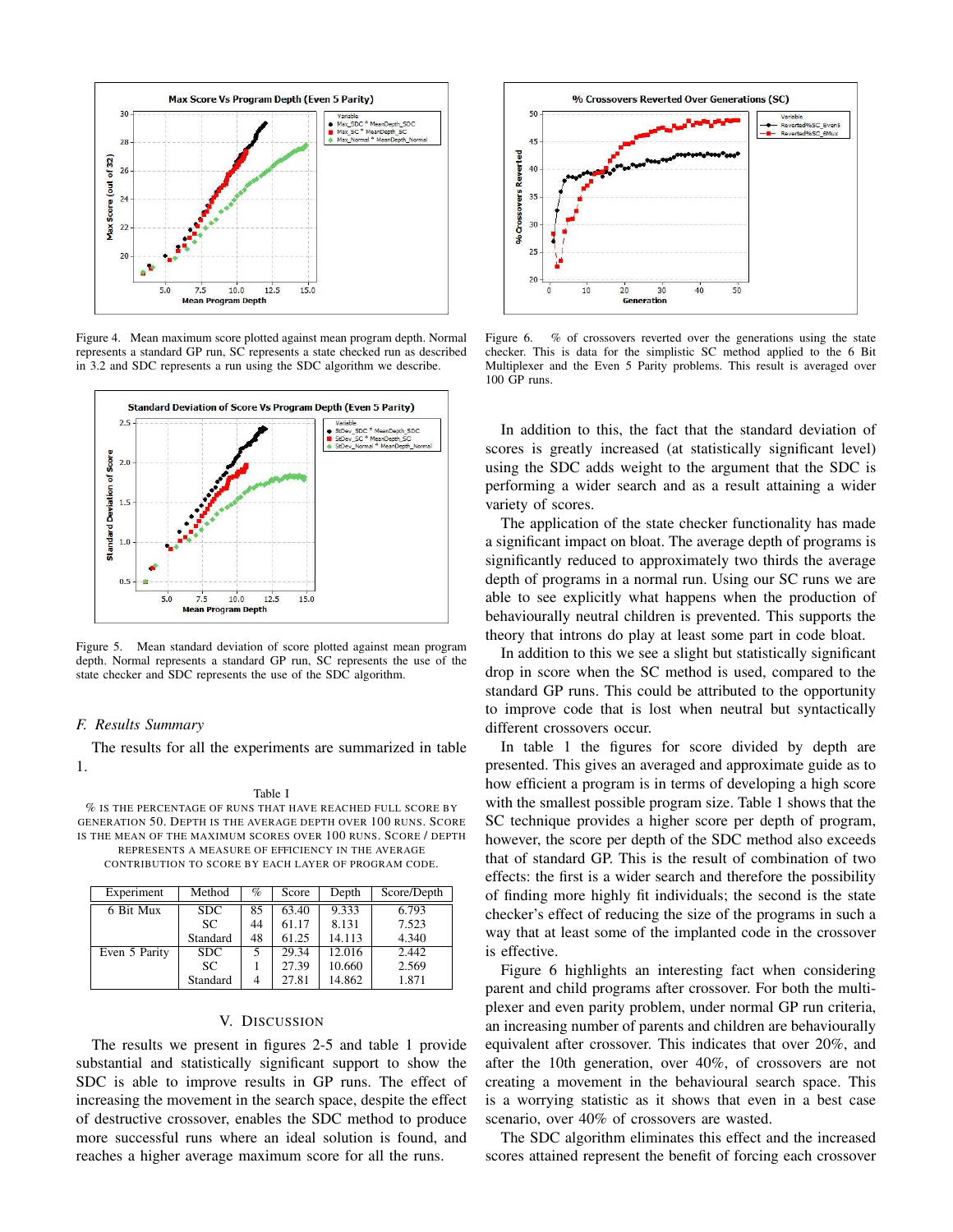to produce children which are behaviourally different to their parents.

#### VI. APPLICATION TO THEORY

There are a number of theories to explain the code bloat phenomenon in GP. We examine our experimental results (showing substantially reduced code bloat) and assess each theory in light of our results.

#### *A. Protection from Deletion*

The protection from deletion theory [3] states that introns protect valuable code during crossover. The reason that the valuable code needs to be protected is because crossover is mostly a destructive process and would destroy sub trees of useful code.

The SDC algorithm would magnify the effect of destructive crossover as it only checks whether a crossover is behaviourally neutral rather than whether it is constructive or destructive. As a result, if we prevent introns from being added to programs at the point of crossover, we would expect programs to perform worse in terms of overall score if we apply the protection from deletion theory. While we do see an increased range in scores (figures 3 and 5), we still see higher average maximum scores.

It is clear that allowing introns would serve to push up the scores of the worst performing programs and as a result increase the mean score, in the standard GP run. In terms of maximum score (which is the goal for many GP practitioners) the standard GP run results in worse performance when compared to the SDC in these experiments.

While we achieve a higher average maximum score using the SDC technique with a wider search, this raises the question of whether protection from deletion is valid. It could be argued that in the experiments we present it is not valid, because it would imply that introns are needed in order to achieve high scoring programs. In our experiments, whilst intron formation is explicitly prevented, the maximum scores outperform that of the standard GP technique.

Another problematic aspect of this theory is the idea that to achieve high scores GP evolution is dependent on an inefficient one to many mapping between behaviour and syntax respectively to achieve high scores. The system we have proposed in this paper has taken a step towards a one to one relationship between syntax and behaviour and outperforms the standard GP technique.

Our results indicate that protection from deletion may serve to increase the scores of the worse performing programs and, as a result, the mean score of the generation. The results we present disagree with the idea that introns are required to attain high performing programs.

#### *B. Fitness Causes Growth*

The theory fitness causes growth [16] can be split into two aspects. The first of these is the idea that programs may need to grow to attain higher scores as they may be missing essential parts. The second is the idea that a particular set of programs will drift to a region of the search space where they are more likely to attain a higher score and multiply resulting in the same standard behaviour.

Both of these factors are plausible under the system we present and although the SDC mean program size is substantially smaller than the standard GP, it does increase with score. Even with a canonical mapping of one to one between behaviour and syntax, both of the fitness causes growth situations are still possible.

One interesting difference between standard crossover and the SDC algorithm is the fact that whilst the search may move to areas of semantically equivalent programs, the lineage will be different because we force each crossover to make a new behavioural step. As a result, whereas in standard crossover, code may drift to semantically equivalent and fitness equivalent areas of the search space, in SDC crossover these clusters of programs may not be as large. This increased variance is confirmed by the substantial increase in standard deviation (figures 3 and 5) using the SDC algorithm.

#### *C. Removal Bias*

Removal bias [5] hinges on the idea that in the event of a fitness neutral crossover, it is more probable that a small sub tree will be swapped for a larger one during crossover. Behaviourally neutral crossovers are subsumed by fitness neutral crossovers, however, we see a substantial proportion of behaviourally neutral crossovers in figure 6. As a result of these experiments, the SDC algorithm serves to dampen the effect of removal bias, as it will prevent a substantial proportion of fitness neutral crossovers from occurring. Whilst it is possible for fitness neutral crossovers to occur under our system, the removal bias theory remains a plausible explanation for the code growth present in our experiments.

#### *D. Distribution of Program Sizes*

Dignum's recent work on GP theory in relation to bloat [7] suggests that a bias in the choice of crossover swap points (which is applicable to the 90% bias on functions, 10% on terminals crossover) which favours swapping larger sub trees into smaller programs will result in bloat. The SDC algorithm we present would have no effect on this process unless the bias caused behaviourally neutral crossovers. As a result of this, crossover bias may be one of the factors involved in increasing program sizes when SDC algorithm is applied.

#### VII. CONCLUSION

We have demonstrated that we can simultaneously and significantly increase performance of GP and decrease code bloat using the SDC algorithm on two separate GP problems. We have demonstrated that we can eliminate the addition of behaviourally neutral code at the point of crossover using ROBDDs. It is clear that, in the experiments we present, behaviourally neutral crossovers allow introns to propagate through the population increasing the average size of programs. From this we can deduce that code bloat is at least partially a result of intron creation through crossover.